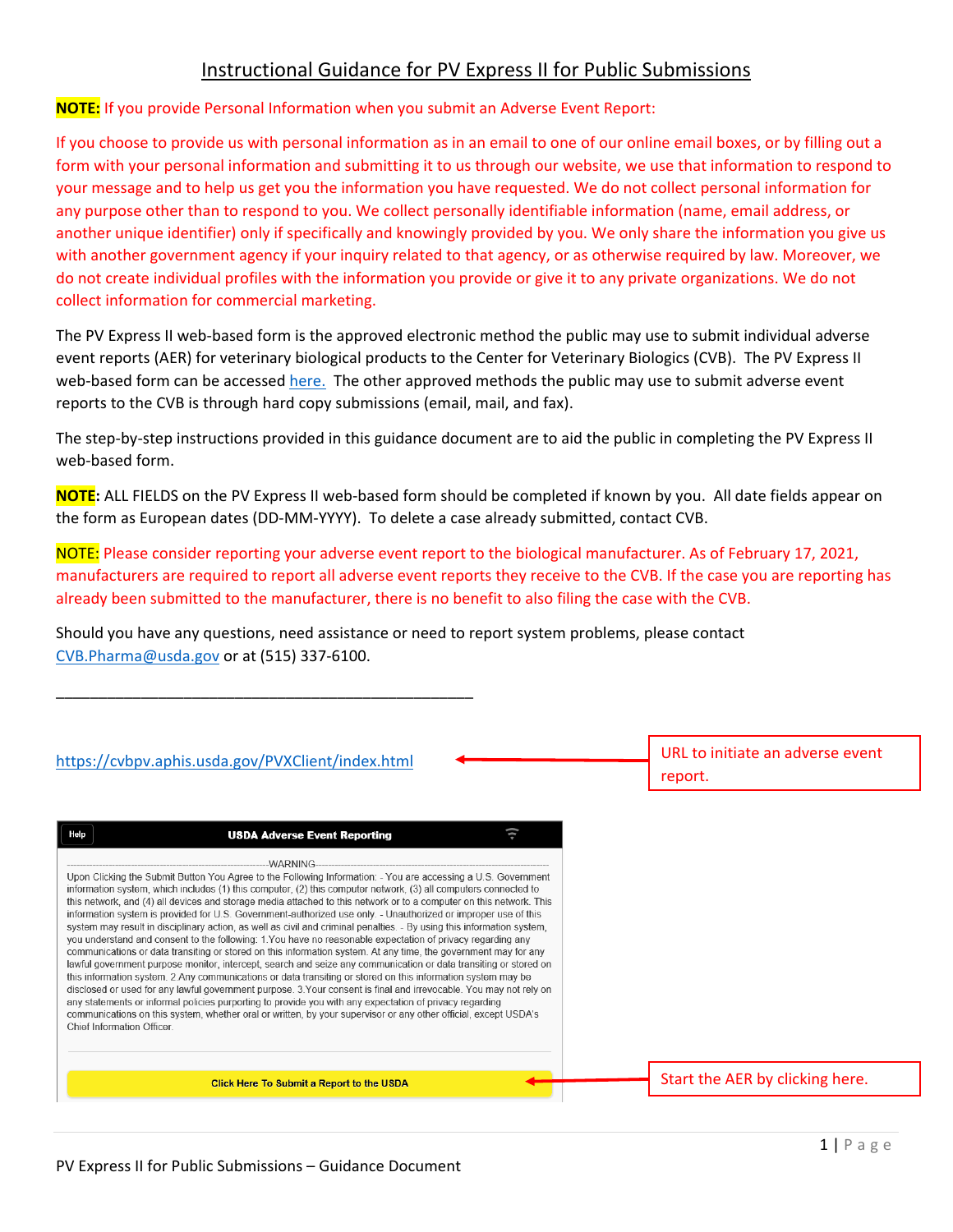|                                             | <b>USDA Adverse Event Reporting</b> | t.<br>Help |                      |
|---------------------------------------------|-------------------------------------|------------|----------------------|
| <b>Express</b>                              |                                     |            |                      |
| D<br>Start a new report                     |                                     | $\bullet$  | Then, clicking here. |
|                                             |                                     |            |                      |
| $\bullet$<br>Help                           |                                     | $\bullet$  |                      |
| <b>About</b>                                |                                     | $\bullet$  |                      |
| X Log out                                   |                                     | $\bullet$  |                      |
| You are currently logged in as a guest user |                                     |            |                      |

| Home                  | <b>New report</b>                                                                                 | Help      |                                                     |
|-----------------------|---------------------------------------------------------------------------------------------------|-----------|-----------------------------------------------------|
| Select a report type: |                                                                                                   |           |                                                     |
|                       | <b>Public Adverse Event Report</b><br>The PUBLIC can report adverse events HERE                   |           | <b>Click on the Public Adverse</b><br>Event Report. |
|                       | <b>Reporting for Manufacturers</b><br>Manufacturers use only - Public submissions will be deleted | $\bullet$ |                                                     |

NOTE: Do NOT use the "Reporting for Manufacturers" link as your entry may be deleted.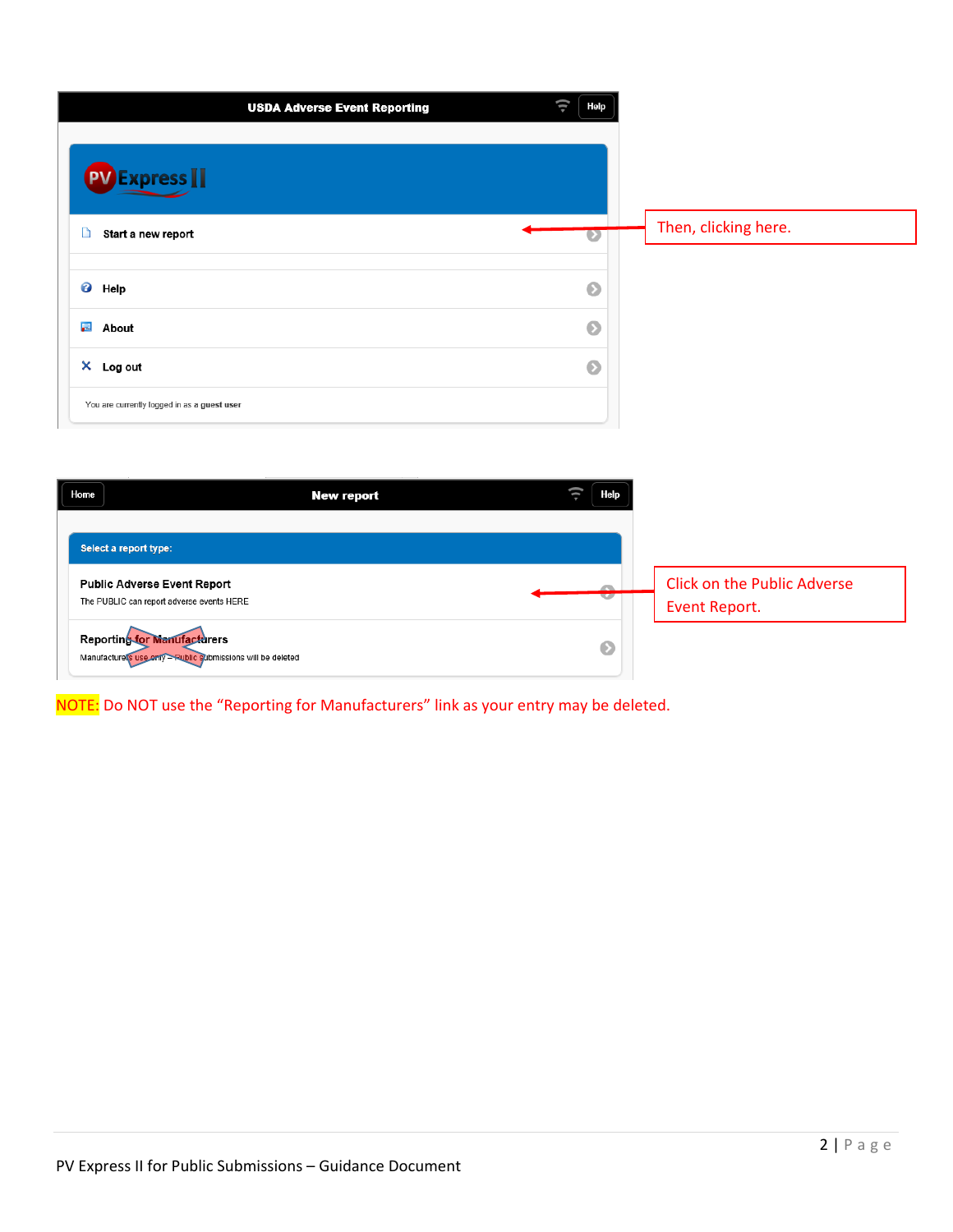| Home           | <b>Report</b>                             | <b>Help</b> | These 5 sections<br>contain mandatory                                              |
|----------------|-------------------------------------------|-------------|------------------------------------------------------------------------------------|
|                | <b>Public Report</b>                      |             | and optional<br>requirements. Once<br>the mandatory items                          |
|                | Case Overview 1                           | $\bullet$   | are completed, the<br>icon preceding the                                           |
| A              | <b>Licensed Biological Product 1</b>      | $\bullet$   | section name will                                                                  |
| А              | Event 1                                   | $\bullet$   | change (eg. $\Theta$ or $\bullet$ ).<br><b>Instructions for</b><br>completing each |
| А              | Patient 1                                 | $\bullet$   | section will be covered<br>in this document.                                       |
|                | $\triangle$ = Mandatory fields incomplete |             |                                                                                    |
|                | <b>Add Licensed Biological Product</b>    | $\bullet$   | These 4 sections allow<br>for the reporting of                                     |
|                | Add Other Product                         | $\bullet$   | additional products<br>and reporters.                                              |
|                | <b>Add Reporter</b>                       | $\bullet$   |                                                                                    |
| <b>Actions</b> |                                           |             | This final grouping                                                                |
|                | Check report for errors                   | $\bullet$   | allows you to check<br>the report for errors,                                      |
|                | Rename report                             | $\bullet$   | rename the report, or<br>delete the report.                                        |
|                | Delete report                             | $\bullet$   |                                                                                    |
|                |                                           |             |                                                                                    |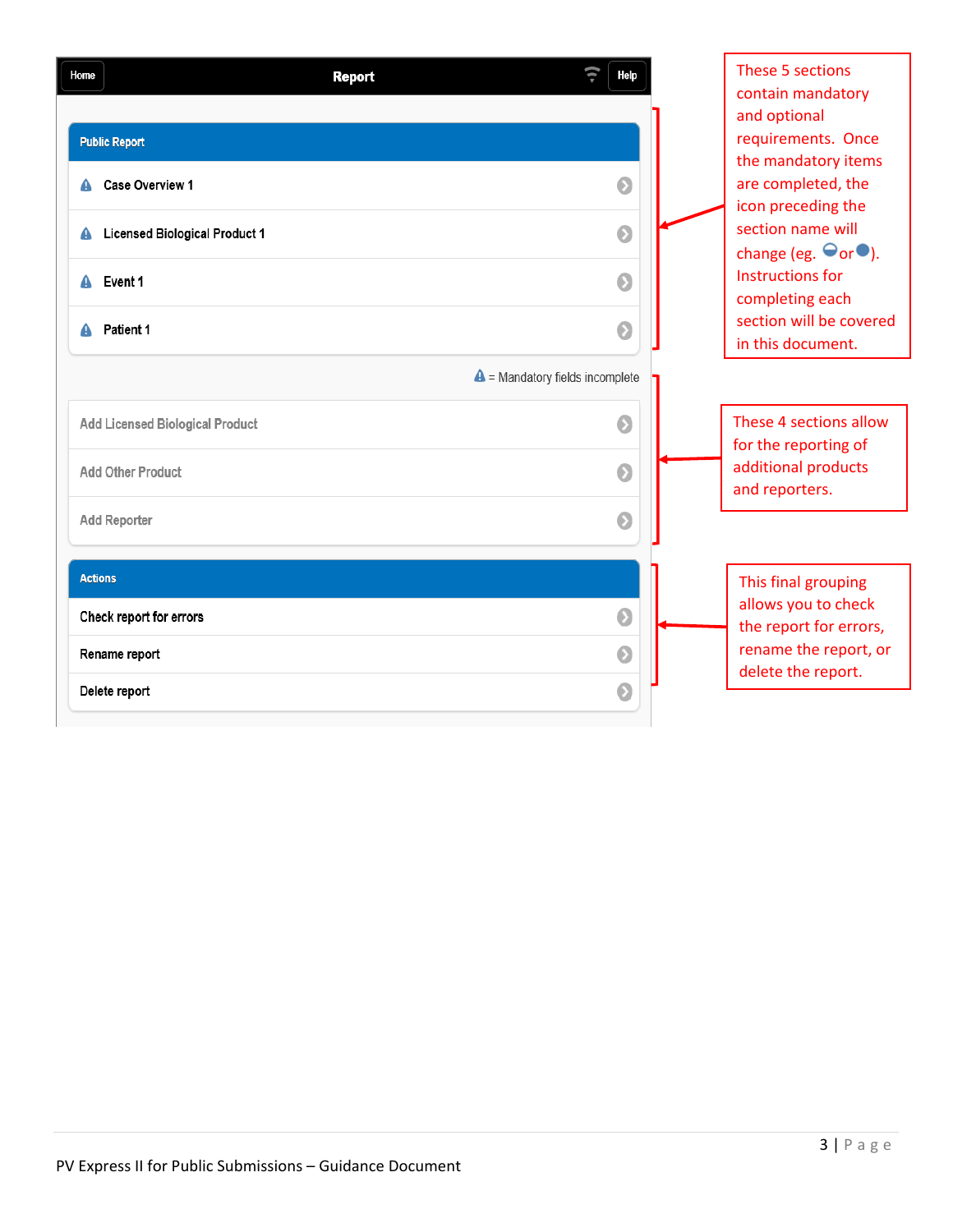**Case Overview 1: This is the screen as it initially appears. Mandatory fields are denoted with red asterisks (\*). Remember, fill in ALL fields if they are known to you. Some fields have default values, which can be changed by selecting the down arrow at the right of the field. The down arrows at the right end of each field reveals a drop-down list to choose from.**

| Save & close                       | <b>Case Overview</b>                                  | Cancel |
|------------------------------------|-------------------------------------------------------|--------|
| Country of<br>occurrence:*         | <b>United States</b>                                  |        |
| Case type:*                        | Animal Complaint (adverse event in animal(s))         |        |
| Submitted to<br>Manufacturer?:     |                                                       |        |
|                                    | Enter the Manufacturer's case number (if applicable): |        |
| Manufacturer's Case<br>井.          |                                                       |        |
| <b>Sender information</b>          |                                                       |        |
| Sender:*                           |                                                       |        |
| First name:                        |                                                       |        |
| Last name:                         |                                                       |        |
| Sender Company (if<br>applicable): |                                                       |        |
| Address 1:                         |                                                       |        |
| Address 2:                         |                                                       |        |
| City:                              |                                                       |        |
| State:                             |                                                       |        |
| Zip:                               |                                                       |        |
| Country:                           | <b>United States</b>                                  | O      |
| Phone:                             |                                                       |        |
| Fax:                               |                                                       |        |
| E-mail:                            |                                                       |        |
|                                    | Save and close                                        |        |

The next picture shows the fields completed: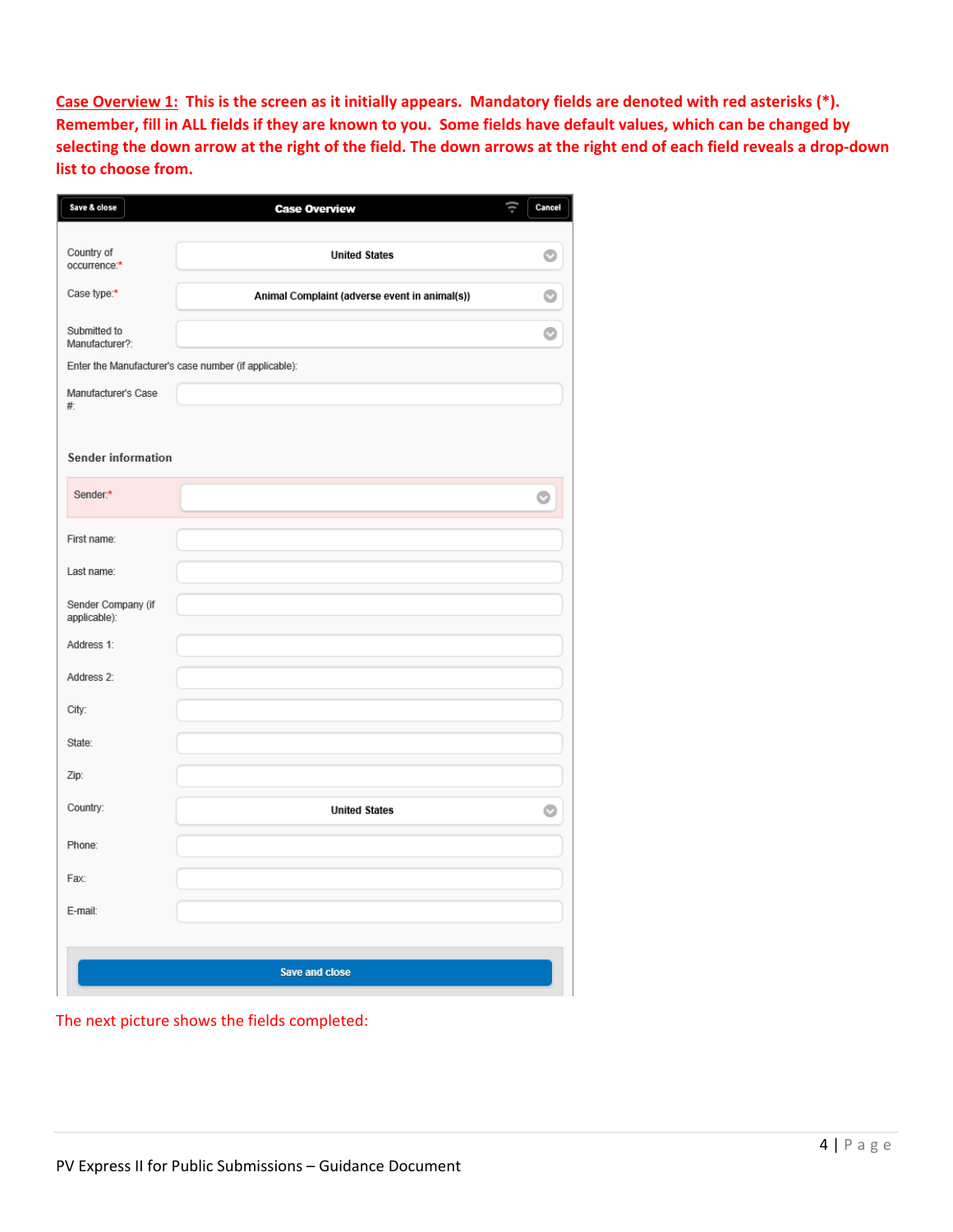| Save & close                       | Cancel<br><b>Case Overview</b>                        |                                                                                                              |
|------------------------------------|-------------------------------------------------------|--------------------------------------------------------------------------------------------------------------|
|                                    |                                                       | The Country of Occurrence field defaults to                                                                  |
| Country of<br>occurrence:*         | <b>United States</b>                                  | <b>United States</b>                                                                                         |
| Case type:*                        | Animal Complaint (adverse event in animal(s))         | The Case Type field defaults to Animal<br>Complaint. If necessary, you can select<br>symptomatic human case. |
| Submitted to<br>Manufacturer?:     | Yes                                                   |                                                                                                              |
|                                    | Enter the Manufacturer's case number (if applicable): | Has the case been reported to the vaccine<br>manufacturer? Select yes or no.                                 |
| Manufacturer's Case                | 2021-01789                                            |                                                                                                              |
| #.                                 |                                                       | Enter the establishment-assigned AER case<br>number, if known.                                               |
|                                    |                                                       |                                                                                                              |
| Sender information                 |                                                       | Choose from the drop-down list an<br>appropriate reporter role, usually                                      |
| Sender:*                           | Owner/Producer/Employee                               | 'Owner/Producer/Employee' or 'Attending                                                                      |
| First name:                        | Jim                                                   | Veterinarian.'                                                                                               |
|                                    |                                                       |                                                                                                              |
| Last name:                         | Smith                                                 |                                                                                                              |
| Sender Company (if<br>applicable): |                                                       |                                                                                                              |
| Address 1:                         | 555 Scenic Drive                                      |                                                                                                              |
| Address 2:                         |                                                       |                                                                                                              |
|                                    |                                                       | This section should                                                                                          |
| City:                              | Anytown                                               | contain information                                                                                          |
| State:                             | IA                                                    | about the reporter, in<br>this case Jim Smith.                                                               |
| Zip:                               | 55555                                                 |                                                                                                              |
| Country:                           | O<br><b>United States</b>                             |                                                                                                              |
| Phone:                             | $(515) 555-5555$                                      |                                                                                                              |
| Fax:                               |                                                       |                                                                                                              |
|                                    |                                                       |                                                                                                              |
| E-mail:                            | jsmith@server.com                                     | Once all information is entered,                                                                             |
|                                    |                                                       | click "Save and close." Note you                                                                             |
|                                    | Save and close                                        | can click here or on the top left<br>corner of the screen.                                                   |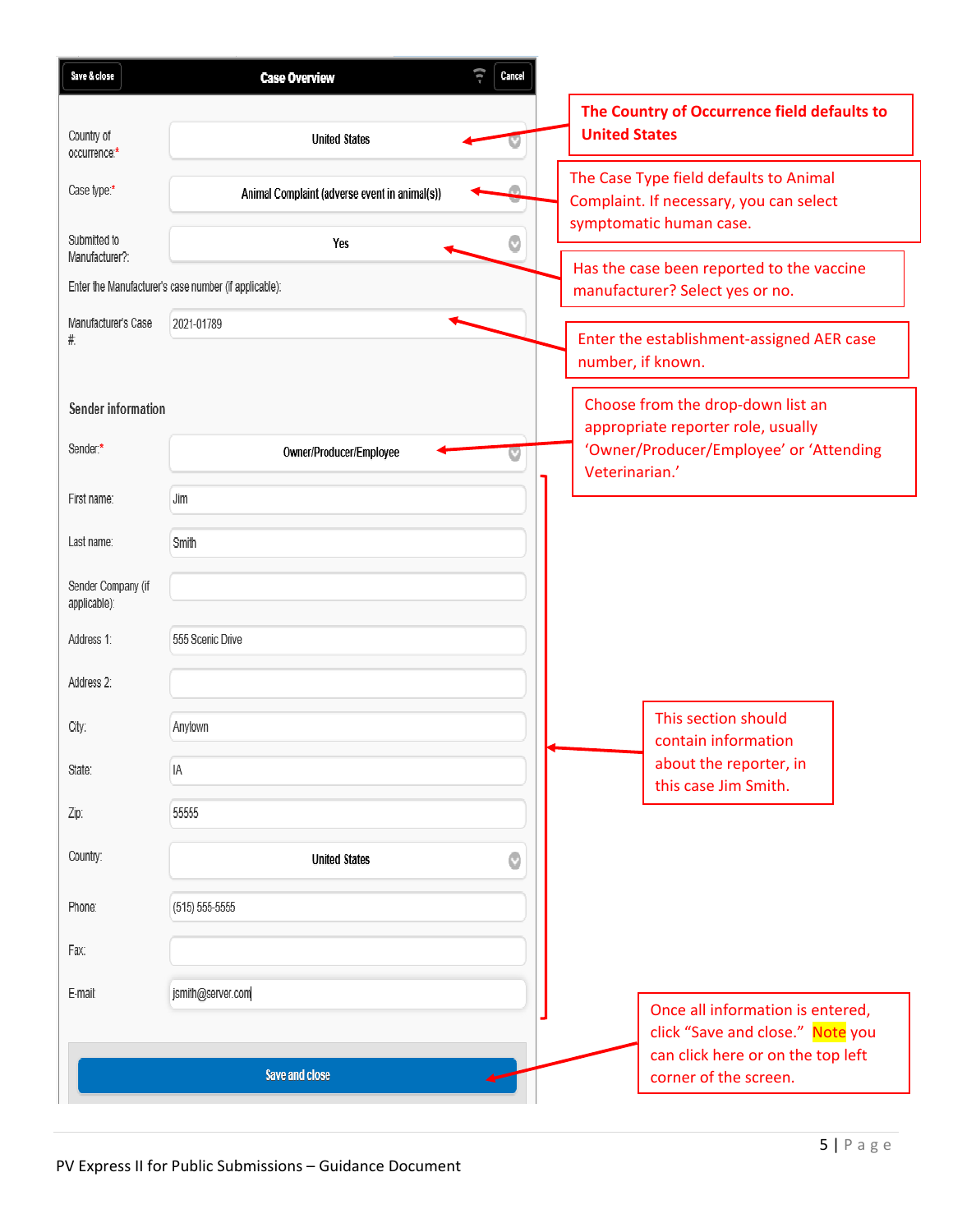**Licensed Biological Product 1: This screen is as it initially appears. Enter information on this screen for your Establishment's licensed product involved in this adverse event report. The down arrows at the right end of each field reveals a drop-down list to choose from.**

| <b>Product Identification</b>                                               |                                                                                                          |   |
|-----------------------------------------------------------------------------|----------------------------------------------------------------------------------------------------------|---|
| Enter details of the veterinary biological product/veterinary vaccine here. |                                                                                                          |   |
| Product role.*                                                              |                                                                                                          |   |
|                                                                             | Select the Licensed Establishment then the Product Code. If the product code is unknown, select "Other": |   |
|                                                                             |                                                                                                          |   |
| Licensed<br>Establishment:                                                  |                                                                                                          |   |
| Product code:                                                               |                                                                                                          |   |
| Serial number:                                                              |                                                                                                          |   |
| Trade name (Brand<br>name):                                                 |                                                                                                          |   |
| Generic (True name):                                                        |                                                                                                          |   |
| Expiration date (DD-<br>MM-YYYYY):                                          |                                                                                                          |   |
| Product usage                                                               |                                                                                                          |   |
| Problem type:                                                               | Adverse reaction                                                                                         | O |
| Was product used as<br>per label instructions?:                             |                                                                                                          |   |
| Off-label use type:                                                         |                                                                                                          | ◎ |
| Has patient received<br>this product before?:                               |                                                                                                          |   |
| Has patient<br>experienced adverse<br>events from this<br>product before?:  |                                                                                                          | O |
| Route of<br>administration:                                                 |                                                                                                          |   |
| Site of administration:                                                     |                                                                                                          |   |
| Dose information                                                            |                                                                                                          |   |
| Start date (DD-MM-<br>YYYY):                                                |                                                                                                          | 0 |
| End date (DD-MM-<br>YYYY):                                                  |                                                                                                          | ⊜ |
| Dose amount:                                                                |                                                                                                          |   |
| Dose unit:                                                                  |                                                                                                          | G |
| Time between<br>administration and<br>event:                                |                                                                                                          |   |
| Units:                                                                      |                                                                                                          | O |
| Who administered the<br>product?:                                           |                                                                                                          |   |
| Attending Vet's level<br>of suspicion:                                      |                                                                                                          |   |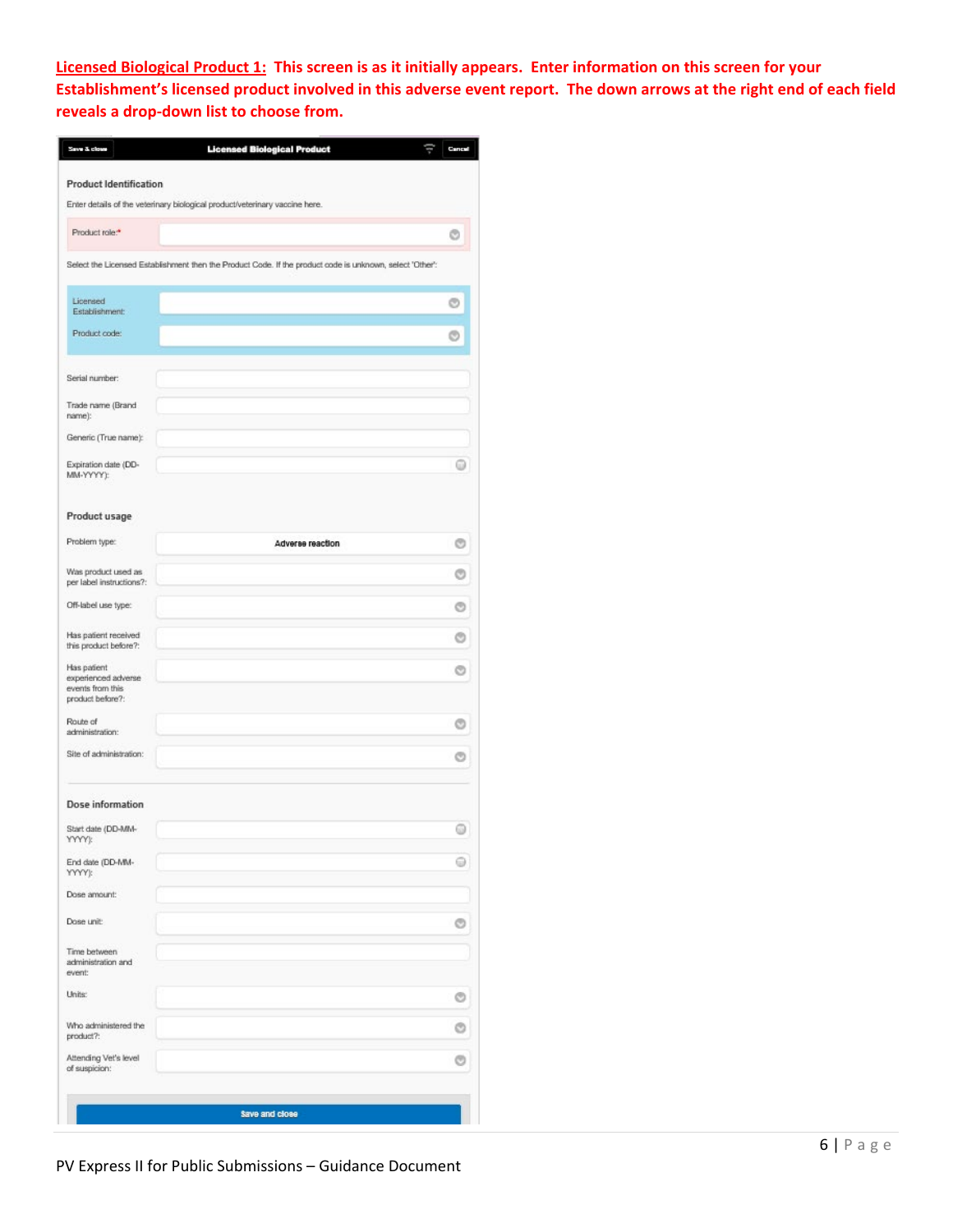| Save & clase<br><b>Product Identification</b>                              | <b>Licensed Biological Product</b>                                                                       |           | Choose a Product Role, usually<br>'Suspect product.'                                           |
|----------------------------------------------------------------------------|----------------------------------------------------------------------------------------------------------|-----------|------------------------------------------------------------------------------------------------|
|                                                                            | Enter details of the veterinary biological product/veterinary vaccine here.                              |           |                                                                                                |
| Product role:                                                              | Suspect product                                                                                          |           |                                                                                                |
|                                                                            | Select the Licensed Establishment then the Product Code. If the product code is unknown, select 'Other': |           | <b>Establishment and Product Code for</b><br>the product involved with this                    |
| Licensed<br>Establishment:                                                 | 196 - Elanco US Inc.                                                                                     | O         | adverse event report. The Licensed<br><b>Establishment information is</b>                      |
| Product code:                                                              | 1905.24                                                                                                  | O         | available on the product label or<br>from your veterinarian.                                   |
| Serial number:                                                             | 1234567                                                                                                  |           |                                                                                                |
| Trade name (Brand<br>name):                                                | Rabyac-1                                                                                                 |           | True name, Trade name, Serial number (if<br>known) and expiration date of the product.         |
| Generic (True name):                                                       | Rabies Vaccine, Killed Virus                                                                             |           | This information is available on the product                                                   |
| Expiration date (DD-<br>ΜΜ-ΥΥΥΥΥ):                                         | 01-07-2021                                                                                               | $\ominus$ | label or from your veterinarian. NOTE -<br>expiration date is in European format.              |
| Product usage                                                              |                                                                                                          |           |                                                                                                |
| Problem type:                                                              | Adverse reaction                                                                                         |           | Problem Type will usually be 'Adverse                                                          |
| Was product used as<br>per label instructions?:                            | Unknown to Reporter                                                                                      | ⊚         | reaction.'                                                                                     |
| Off-label use type:                                                        |                                                                                                          | O         | Choose the most appropriate response to                                                        |
| Has patient received<br>this product before?:                              | Unknown to Reporter                                                                                      | $\circ$   | these questions from the drop-down list.                                                       |
| Has patient<br>experienced adverse<br>events from this<br>product before?: | Unknown to Reporter                                                                                      | O         | Choose the route of administration and the                                                     |
| Route of<br>administration:                                                | Intramuscular                                                                                            | O         | site on the animal where administered.                                                         |
| Site of administration:                                                    | Right rear leg                                                                                           | O         | Start date = date of administration. End date                                                  |
|                                                                            |                                                                                                          |           | is used when vaccination extends over a                                                        |
| Dose information                                                           |                                                                                                          |           | period of time (vaccinating 500 calves over                                                    |
| Start date (DD-MM-<br>YYYY):                                               | 08-03-2021                                                                                               | $\odot$   | two days, for example). If part of a series of<br>immunizations for an individual animal,      |
| End date (DD-MM-<br>YYYY):                                                 |                                                                                                          | $\circ$   | please explain in the case narrative.                                                          |
| Dose amount:                                                               | 1                                                                                                        |           |                                                                                                |
| Dose unit:                                                                 | mL                                                                                                       | O         | If this value is less than $1$ (<1), you<br>must enter a zero followed by the                  |
| Time between<br>administration and<br>event:                               | 4                                                                                                        |           | decimal, for example "0.5".                                                                    |
| Units:                                                                     | <b>Hours</b>                                                                                             | O         | Enter the attending veterinarian's                                                             |
| Who administered the<br>product?:                                          | Attending Vet                                                                                            | O         | assessment of causality, if known.                                                             |
| Attending Vet's level<br>of suspicion:                                     | Possible/Medium - B                                                                                      | ⊚         | Once all information is entered,                                                               |
|                                                                            | Save and close                                                                                           |           | click "Save and close." Note you<br>can click here or on the top left<br>corner of the screen. |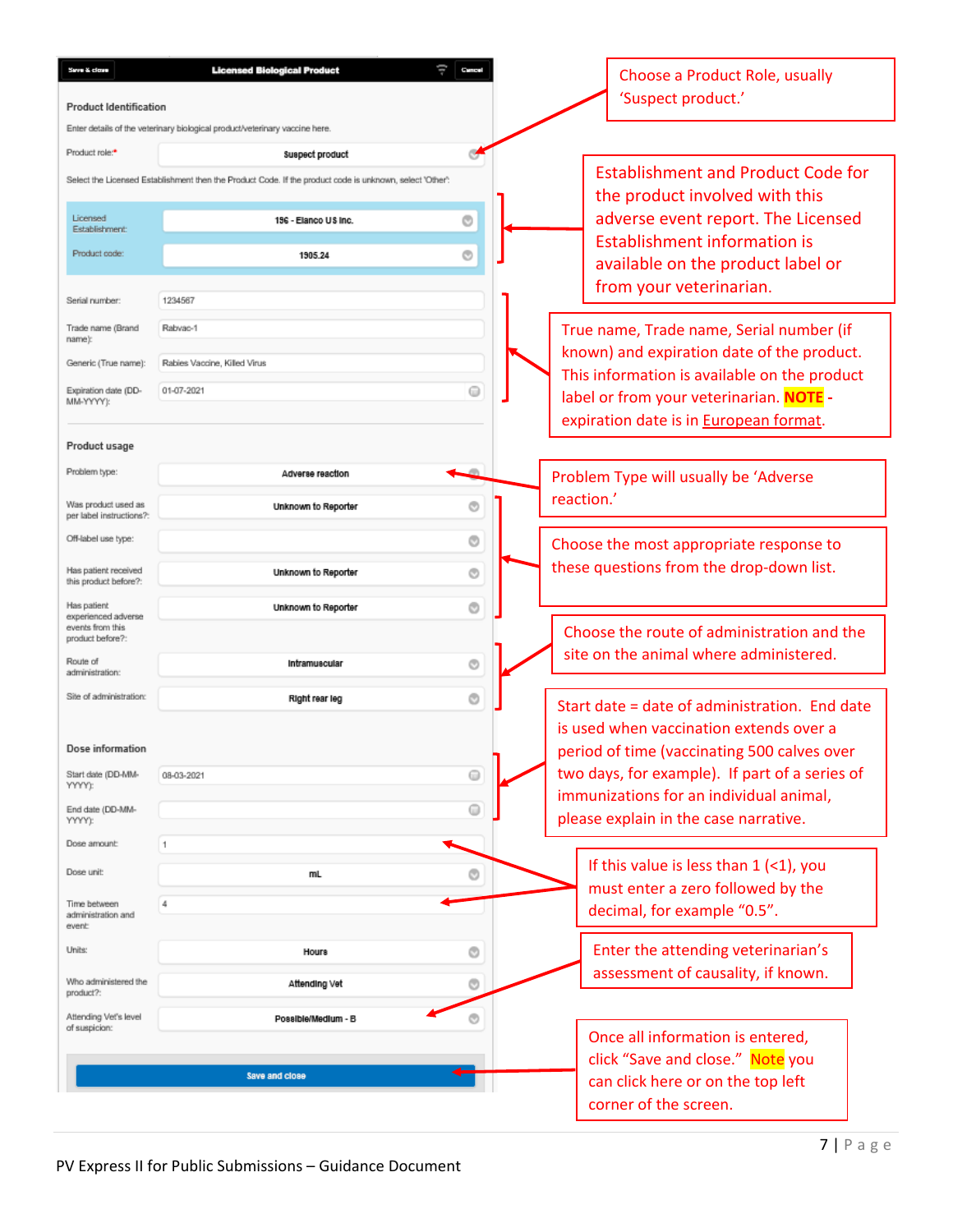**Event 1: This screen is as it initially appears. Enter information on this screen to describe the actual adverse event. Provide a complete, detailed narrative. The down arrows at the right end of a field reveals a drop-down list to choose from.**

| <b>Suspected Adverse Event Date(s)</b><br>$\qquad \qquad \textcircled{\scriptsize{1}}$                                                                                                                                                |                                                                                                                                                                                                                                           |
|---------------------------------------------------------------------------------------------------------------------------------------------------------------------------------------------------------------------------------------|-------------------------------------------------------------------------------------------------------------------------------------------------------------------------------------------------------------------------------------------|
|                                                                                                                                                                                                                                       |                                                                                                                                                                                                                                           |
|                                                                                                                                                                                                                                       |                                                                                                                                                                                                                                           |
|                                                                                                                                                                                                                                       |                                                                                                                                                                                                                                           |
|                                                                                                                                                                                                                                       |                                                                                                                                                                                                                                           |
|                                                                                                                                                                                                                                       | $\bullet$                                                                                                                                                                                                                                 |
| Detailed Description of the Event (Narrative)                                                                                                                                                                                         |                                                                                                                                                                                                                                           |
|                                                                                                                                                                                                                                       |                                                                                                                                                                                                                                           |
|                                                                                                                                                                                                                                       |                                                                                                                                                                                                                                           |
|                                                                                                                                                                                                                                       |                                                                                                                                                                                                                                           |
|                                                                                                                                                                                                                                       |                                                                                                                                                                                                                                           |
| <b>Save and close</b>                                                                                                                                                                                                                 |                                                                                                                                                                                                                                           |
| <b>Event</b>                                                                                                                                                                                                                          | The date the adverse event<br>Cancel<br>started.                                                                                                                                                                                          |
| <b>Suspected Adverse Event Date(s)</b><br>08-03-2021                                                                                                                                                                                  | If there is uncertainty about the<br>⋒                                                                                                                                                                                                    |
|                                                                                                                                                                                                                                       | date that the adverse event<br>started, check this box.                                                                                                                                                                                   |
| $\overline{4}$                                                                                                                                                                                                                        |                                                                                                                                                                                                                                           |
| Days                                                                                                                                                                                                                                  | How long did the adverse event last?<br>$\bullet$                                                                                                                                                                                         |
|                                                                                                                                                                                                                                       | Click the drop-down arrow and<br>select an outcome from the drop-                                                                                                                                                                         |
| Recovered                                                                                                                                                                                                                             | down list.<br>O                                                                                                                                                                                                                           |
| 8, 2021. Within 4 hours of vaccination, the Rabies injection site had swelled to<br>approximately 1" x1" and was firm to the touch. Fluffy was also limping on the right<br>couple of days. Fluffy has returned to normal activities. | Provide a complete, detailed<br>description (narrative) of the<br>adverse event.                                                                                                                                                          |
| <b>Save and close</b>                                                                                                                                                                                                                 | Once all information is entered,<br>click "Save and close." Note you<br>can click here or on the top left                                                                                                                                 |
|                                                                                                                                                                                                                                       | ⊙<br><b>Detailed Description of the Event (Narrative)</b><br>Fluffy was vaccinated for Rabies at the All Pets Vet Clinic, Anywhere, USA, on March<br>rear leg. The swelling receded over the next 4 days and the limping improved after a |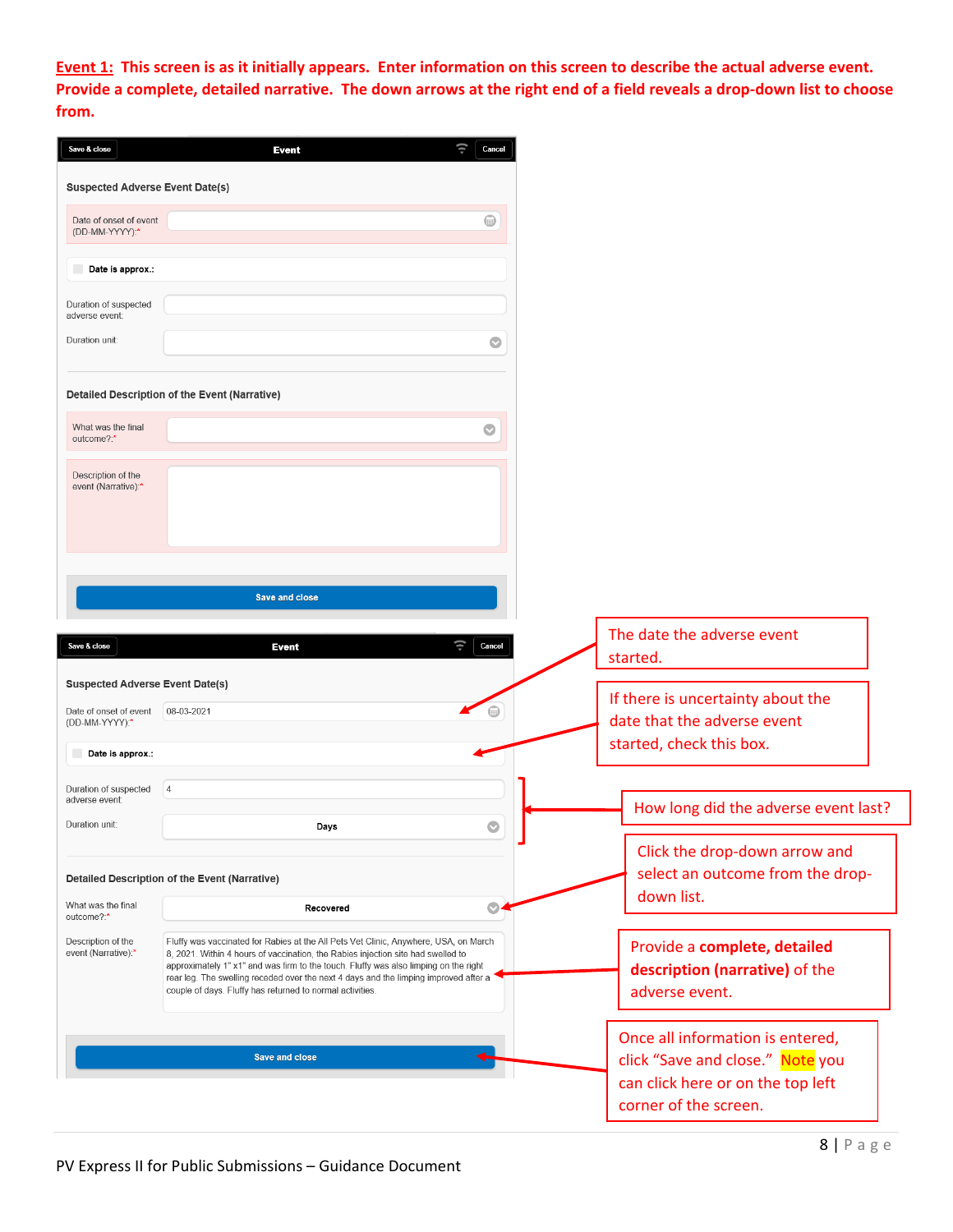**Patient 1: This screen is as it initially appears. Enter patient information. The down arrows at the right end of a field reveals a drop-down list to choose from.**

| Save & close                                    | ţŀ<br>Patient         | Cancel  |
|-------------------------------------------------|-----------------------|---------|
| <b>Animal Information</b>                       |                       |         |
| Species:*                                       |                       | $\circ$ |
| Breed:                                          |                       | O       |
| Mixed with:<br>n                                |                       |         |
| Mixed breed:                                    |                       | O       |
| Animal Name/ID:                                 |                       |         |
| Gender:*                                        |                       |         |
| Status:                                         |                       | O       |
| Age:                                            |                       |         |
| Units:                                          |                       | O       |
| Weight:                                         |                       |         |
| Weight unit:                                    |                       | O       |
| Condition of animal<br>prior to use of product: |                       | O       |
| <b>Summary Information</b>                      |                       |         |
| No. of animals<br>exposed:*                     |                       |         |
| No. of animals<br>reacted:*                     |                       |         |
| No. of dead animals:*                           |                       |         |
| Numbers are approximate:                        |                       |         |
|                                                 | <b>Save and close</b> |         |
|                                                 |                       |         |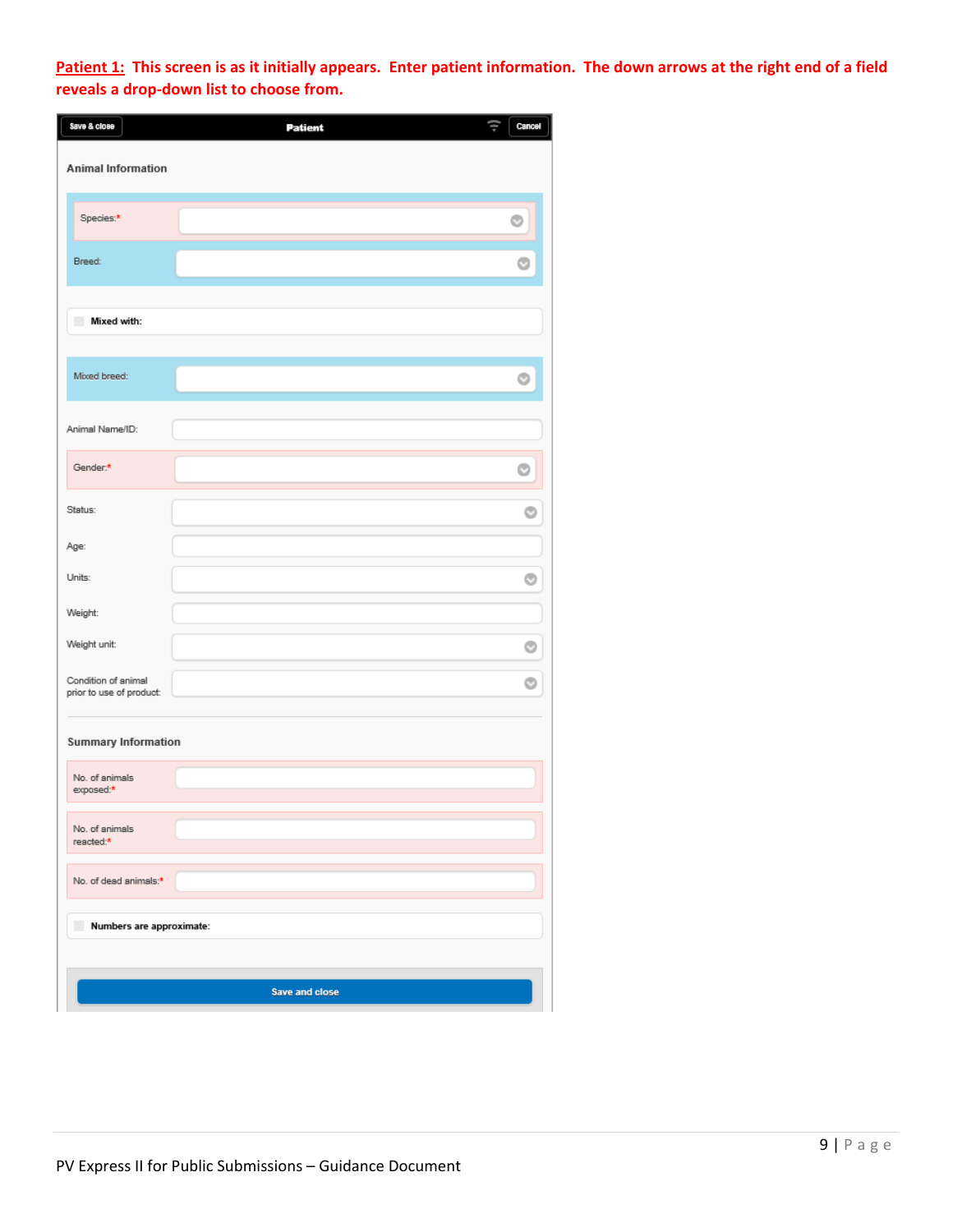| Save & close                                    | Patient               | ţt.<br>Cancel |
|-------------------------------------------------|-----------------------|---------------|
| <b>Animal Information</b>                       |                       |               |
| Species:*                                       | Dog                   | $\circ$       |
| Breed:                                          | Lhasa Apso            | $\odot$       |
| Mixed with:                                     |                       |               |
| Mixed breed:                                    |                       |               |
|                                                 |                       |               |
| Animal Name/ID:<br>Gender:*                     | Fluffy                |               |
| Status:                                         | Female                | O             |
|                                                 | Neutered<br>$\,2$     | Ø             |
| Age:<br>Units:                                  | Week(s)               | Ø             |
| Weight:                                         | 25                    |               |
| Weight unit:                                    | Pounds                | $\bullet$     |
| Condition of animal<br>prior to use of product: | Excellent             | $\circ$       |
|                                                 |                       |               |
| <b>Summary Information</b><br>No. of animals    | 1                     |               |
| exposed:*<br>No. of animals                     | 1                     |               |
| reacted:*<br>No. of dead animals:*              |                       |               |
| Numbers are approximate:                        | o                     |               |
|                                                 |                       |               |
|                                                 | <b>Save and close</b> |               |
|                                                 |                       |               |

### **This completes the mandatory sections.**

**If necessary, add additional 'Licensed Biological Products' or 'Other Products' (such as pharmaceuticals, heartworm medication, or flea control products, for example).**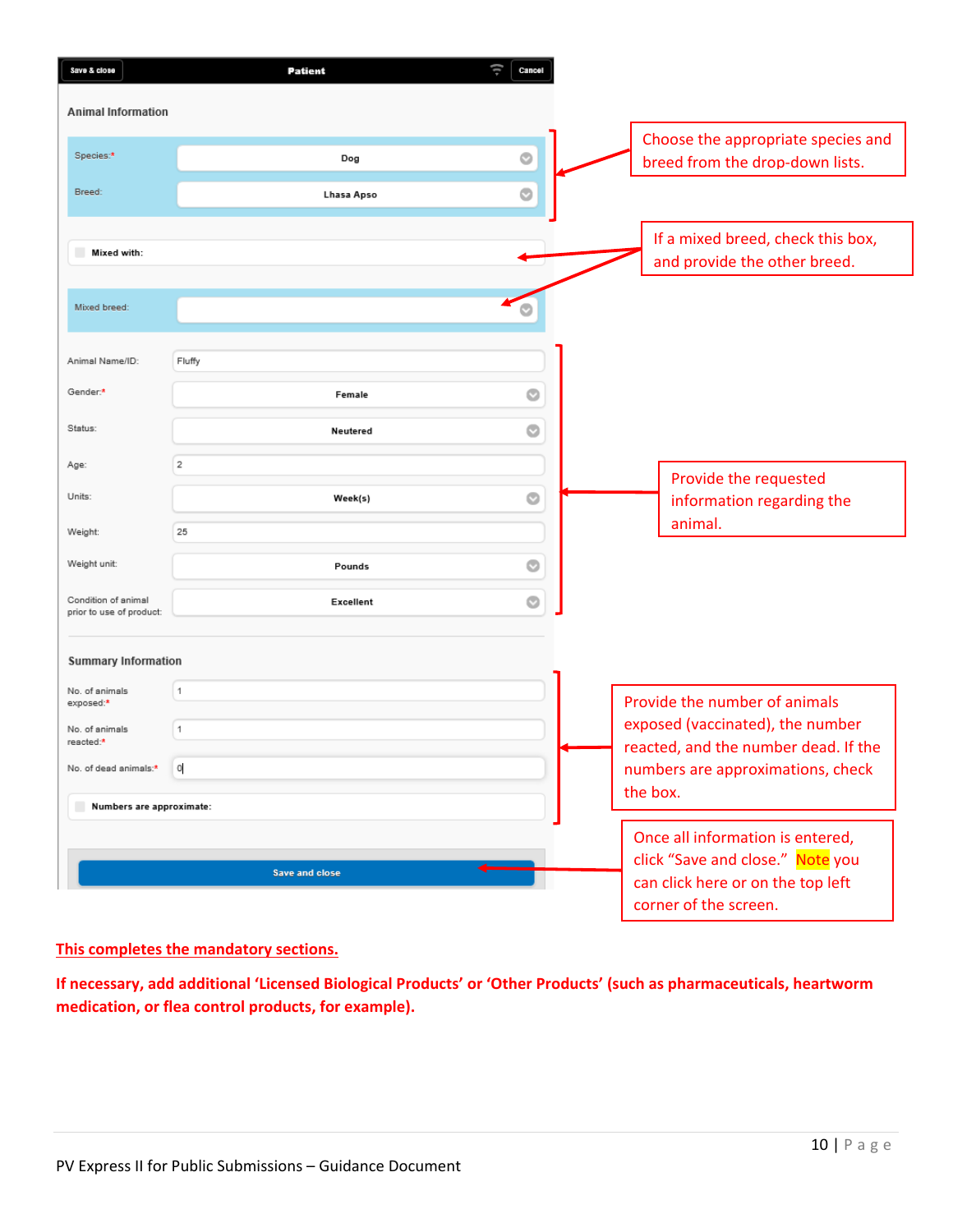| For the additional licensed<br>Public Report (10-03-2021 10:19:45)<br>biological products that were<br>ø<br>Case Overview 1 Animal Complaint (adverse exent in animal(s)) Jim Smith<br>administered, select "Add<br>ø<br>Licensed Biological Product 1 Rabuso-1 1995.24<br><b>Licensed Biological Product" and</b><br>ø<br>Event 1<br>Fluffy was vaccinated for Ratiles at the All Pels Vet.<br><b>Biological Product. Remember to</b><br>$\odot$<br>Patient 1 Dog Lisaso Apso-<br>select "Suspect product" for the<br>A = Mandetory fields incomplete<br><b>Product role field.</b><br>Ø<br>Add Licensed Biological Product<br>Add Other Product<br>O<br>For any other products<br>Add Reporter<br>O<br>(pharmaceuticals, etc.) that were<br>administered, select "Add Other<br>Actions<br>$\odot$<br>Check report for errors<br>the best of your ability.<br>Ō<br><b>Rename report</b><br>ø<br>Delete report<br><b>Submit report</b><br>To add additional reporters<br>(owner, vet clinic), select "Add<br>Reporter." See example below.<br>U.<br>Save & close<br>Cancel<br><b>Reporter</b><br><b>Reporter Information</b><br>Select additional reporters from<br>the drop-down list.<br>Owner/Producer/Employee<br>Sue<br>First name:<br>Last name:*<br>Dogowner<br>Company:<br>Address 1:<br>125 Main Street<br>Address 2:<br>Fill out all the fields as<br>Anytown<br>City:<br>completely and accurately as<br>IA<br>State:<br>possible.<br>55555<br>Zip:<br>Country:<br>O<br><b>United States</b><br>555-555-5555<br>Phone:<br>Fax:<br>sue@server.com<br>Once all information is entered,<br>click "Save and close." Note you<br><b>Save and close</b><br>can click here or on the top left | <b>Hard</b>      | Ruport | Ξ<br>HNIP |                                     |
|---------------------------------------------------------------------------------------------------------------------------------------------------------------------------------------------------------------------------------------------------------------------------------------------------------------------------------------------------------------------------------------------------------------------------------------------------------------------------------------------------------------------------------------------------------------------------------------------------------------------------------------------------------------------------------------------------------------------------------------------------------------------------------------------------------------------------------------------------------------------------------------------------------------------------------------------------------------------------------------------------------------------------------------------------------------------------------------------------------------------------------------------------------------------------------------------------------------------------------------------------------------------------------------------------------------------------------------------------------------------------------------------------------------------------------------------------------------------------------------------------------------------------------------------------------------------------------------------------------------------------------------------------------------------------------------------------|------------------|--------|-----------|-------------------------------------|
|                                                                                                                                                                                                                                                                                                                                                                                                                                                                                                                                                                                                                                                                                                                                                                                                                                                                                                                                                                                                                                                                                                                                                                                                                                                                                                                                                                                                                                                                                                                                                                                                                                                                                                   |                  |        |           |                                     |
|                                                                                                                                                                                                                                                                                                                                                                                                                                                                                                                                                                                                                                                                                                                                                                                                                                                                                                                                                                                                                                                                                                                                                                                                                                                                                                                                                                                                                                                                                                                                                                                                                                                                                                   |                  |        |           |                                     |
|                                                                                                                                                                                                                                                                                                                                                                                                                                                                                                                                                                                                                                                                                                                                                                                                                                                                                                                                                                                                                                                                                                                                                                                                                                                                                                                                                                                                                                                                                                                                                                                                                                                                                                   |                  |        |           |                                     |
|                                                                                                                                                                                                                                                                                                                                                                                                                                                                                                                                                                                                                                                                                                                                                                                                                                                                                                                                                                                                                                                                                                                                                                                                                                                                                                                                                                                                                                                                                                                                                                                                                                                                                                   |                  |        |           | follow the instruction for Licensed |
|                                                                                                                                                                                                                                                                                                                                                                                                                                                                                                                                                                                                                                                                                                                                                                                                                                                                                                                                                                                                                                                                                                                                                                                                                                                                                                                                                                                                                                                                                                                                                                                                                                                                                                   |                  |        |           |                                     |
|                                                                                                                                                                                                                                                                                                                                                                                                                                                                                                                                                                                                                                                                                                                                                                                                                                                                                                                                                                                                                                                                                                                                                                                                                                                                                                                                                                                                                                                                                                                                                                                                                                                                                                   |                  |        |           |                                     |
|                                                                                                                                                                                                                                                                                                                                                                                                                                                                                                                                                                                                                                                                                                                                                                                                                                                                                                                                                                                                                                                                                                                                                                                                                                                                                                                                                                                                                                                                                                                                                                                                                                                                                                   |                  |        |           |                                     |
|                                                                                                                                                                                                                                                                                                                                                                                                                                                                                                                                                                                                                                                                                                                                                                                                                                                                                                                                                                                                                                                                                                                                                                                                                                                                                                                                                                                                                                                                                                                                                                                                                                                                                                   |                  |        |           |                                     |
|                                                                                                                                                                                                                                                                                                                                                                                                                                                                                                                                                                                                                                                                                                                                                                                                                                                                                                                                                                                                                                                                                                                                                                                                                                                                                                                                                                                                                                                                                                                                                                                                                                                                                                   |                  |        |           |                                     |
|                                                                                                                                                                                                                                                                                                                                                                                                                                                                                                                                                                                                                                                                                                                                                                                                                                                                                                                                                                                                                                                                                                                                                                                                                                                                                                                                                                                                                                                                                                                                                                                                                                                                                                   |                  |        |           |                                     |
|                                                                                                                                                                                                                                                                                                                                                                                                                                                                                                                                                                                                                                                                                                                                                                                                                                                                                                                                                                                                                                                                                                                                                                                                                                                                                                                                                                                                                                                                                                                                                                                                                                                                                                   |                  |        |           | Product" and complete all fields to |
|                                                                                                                                                                                                                                                                                                                                                                                                                                                                                                                                                                                                                                                                                                                                                                                                                                                                                                                                                                                                                                                                                                                                                                                                                                                                                                                                                                                                                                                                                                                                                                                                                                                                                                   |                  |        |           |                                     |
|                                                                                                                                                                                                                                                                                                                                                                                                                                                                                                                                                                                                                                                                                                                                                                                                                                                                                                                                                                                                                                                                                                                                                                                                                                                                                                                                                                                                                                                                                                                                                                                                                                                                                                   |                  |        |           |                                     |
|                                                                                                                                                                                                                                                                                                                                                                                                                                                                                                                                                                                                                                                                                                                                                                                                                                                                                                                                                                                                                                                                                                                                                                                                                                                                                                                                                                                                                                                                                                                                                                                                                                                                                                   |                  |        |           |                                     |
|                                                                                                                                                                                                                                                                                                                                                                                                                                                                                                                                                                                                                                                                                                                                                                                                                                                                                                                                                                                                                                                                                                                                                                                                                                                                                                                                                                                                                                                                                                                                                                                                                                                                                                   |                  |        |           |                                     |
|                                                                                                                                                                                                                                                                                                                                                                                                                                                                                                                                                                                                                                                                                                                                                                                                                                                                                                                                                                                                                                                                                                                                                                                                                                                                                                                                                                                                                                                                                                                                                                                                                                                                                                   |                  |        |           |                                     |
|                                                                                                                                                                                                                                                                                                                                                                                                                                                                                                                                                                                                                                                                                                                                                                                                                                                                                                                                                                                                                                                                                                                                                                                                                                                                                                                                                                                                                                                                                                                                                                                                                                                                                                   | Sender-Reporter: |        |           |                                     |
|                                                                                                                                                                                                                                                                                                                                                                                                                                                                                                                                                                                                                                                                                                                                                                                                                                                                                                                                                                                                                                                                                                                                                                                                                                                                                                                                                                                                                                                                                                                                                                                                                                                                                                   |                  |        |           |                                     |
|                                                                                                                                                                                                                                                                                                                                                                                                                                                                                                                                                                                                                                                                                                                                                                                                                                                                                                                                                                                                                                                                                                                                                                                                                                                                                                                                                                                                                                                                                                                                                                                                                                                                                                   |                  |        |           |                                     |
|                                                                                                                                                                                                                                                                                                                                                                                                                                                                                                                                                                                                                                                                                                                                                                                                                                                                                                                                                                                                                                                                                                                                                                                                                                                                                                                                                                                                                                                                                                                                                                                                                                                                                                   |                  |        |           |                                     |
|                                                                                                                                                                                                                                                                                                                                                                                                                                                                                                                                                                                                                                                                                                                                                                                                                                                                                                                                                                                                                                                                                                                                                                                                                                                                                                                                                                                                                                                                                                                                                                                                                                                                                                   |                  |        |           |                                     |
|                                                                                                                                                                                                                                                                                                                                                                                                                                                                                                                                                                                                                                                                                                                                                                                                                                                                                                                                                                                                                                                                                                                                                                                                                                                                                                                                                                                                                                                                                                                                                                                                                                                                                                   |                  |        |           |                                     |
|                                                                                                                                                                                                                                                                                                                                                                                                                                                                                                                                                                                                                                                                                                                                                                                                                                                                                                                                                                                                                                                                                                                                                                                                                                                                                                                                                                                                                                                                                                                                                                                                                                                                                                   |                  |        |           |                                     |
|                                                                                                                                                                                                                                                                                                                                                                                                                                                                                                                                                                                                                                                                                                                                                                                                                                                                                                                                                                                                                                                                                                                                                                                                                                                                                                                                                                                                                                                                                                                                                                                                                                                                                                   |                  |        |           |                                     |
|                                                                                                                                                                                                                                                                                                                                                                                                                                                                                                                                                                                                                                                                                                                                                                                                                                                                                                                                                                                                                                                                                                                                                                                                                                                                                                                                                                                                                                                                                                                                                                                                                                                                                                   |                  |        |           |                                     |
|                                                                                                                                                                                                                                                                                                                                                                                                                                                                                                                                                                                                                                                                                                                                                                                                                                                                                                                                                                                                                                                                                                                                                                                                                                                                                                                                                                                                                                                                                                                                                                                                                                                                                                   |                  |        |           |                                     |
|                                                                                                                                                                                                                                                                                                                                                                                                                                                                                                                                                                                                                                                                                                                                                                                                                                                                                                                                                                                                                                                                                                                                                                                                                                                                                                                                                                                                                                                                                                                                                                                                                                                                                                   |                  |        |           |                                     |
|                                                                                                                                                                                                                                                                                                                                                                                                                                                                                                                                                                                                                                                                                                                                                                                                                                                                                                                                                                                                                                                                                                                                                                                                                                                                                                                                                                                                                                                                                                                                                                                                                                                                                                   |                  |        |           |                                     |
|                                                                                                                                                                                                                                                                                                                                                                                                                                                                                                                                                                                                                                                                                                                                                                                                                                                                                                                                                                                                                                                                                                                                                                                                                                                                                                                                                                                                                                                                                                                                                                                                                                                                                                   |                  |        |           |                                     |
|                                                                                                                                                                                                                                                                                                                                                                                                                                                                                                                                                                                                                                                                                                                                                                                                                                                                                                                                                                                                                                                                                                                                                                                                                                                                                                                                                                                                                                                                                                                                                                                                                                                                                                   | E-mail:          |        |           |                                     |
|                                                                                                                                                                                                                                                                                                                                                                                                                                                                                                                                                                                                                                                                                                                                                                                                                                                                                                                                                                                                                                                                                                                                                                                                                                                                                                                                                                                                                                                                                                                                                                                                                                                                                                   |                  |        |           |                                     |
|                                                                                                                                                                                                                                                                                                                                                                                                                                                                                                                                                                                                                                                                                                                                                                                                                                                                                                                                                                                                                                                                                                                                                                                                                                                                                                                                                                                                                                                                                                                                                                                                                                                                                                   |                  |        |           |                                     |
|                                                                                                                                                                                                                                                                                                                                                                                                                                                                                                                                                                                                                                                                                                                                                                                                                                                                                                                                                                                                                                                                                                                                                                                                                                                                                                                                                                                                                                                                                                                                                                                                                                                                                                   |                  |        |           |                                     |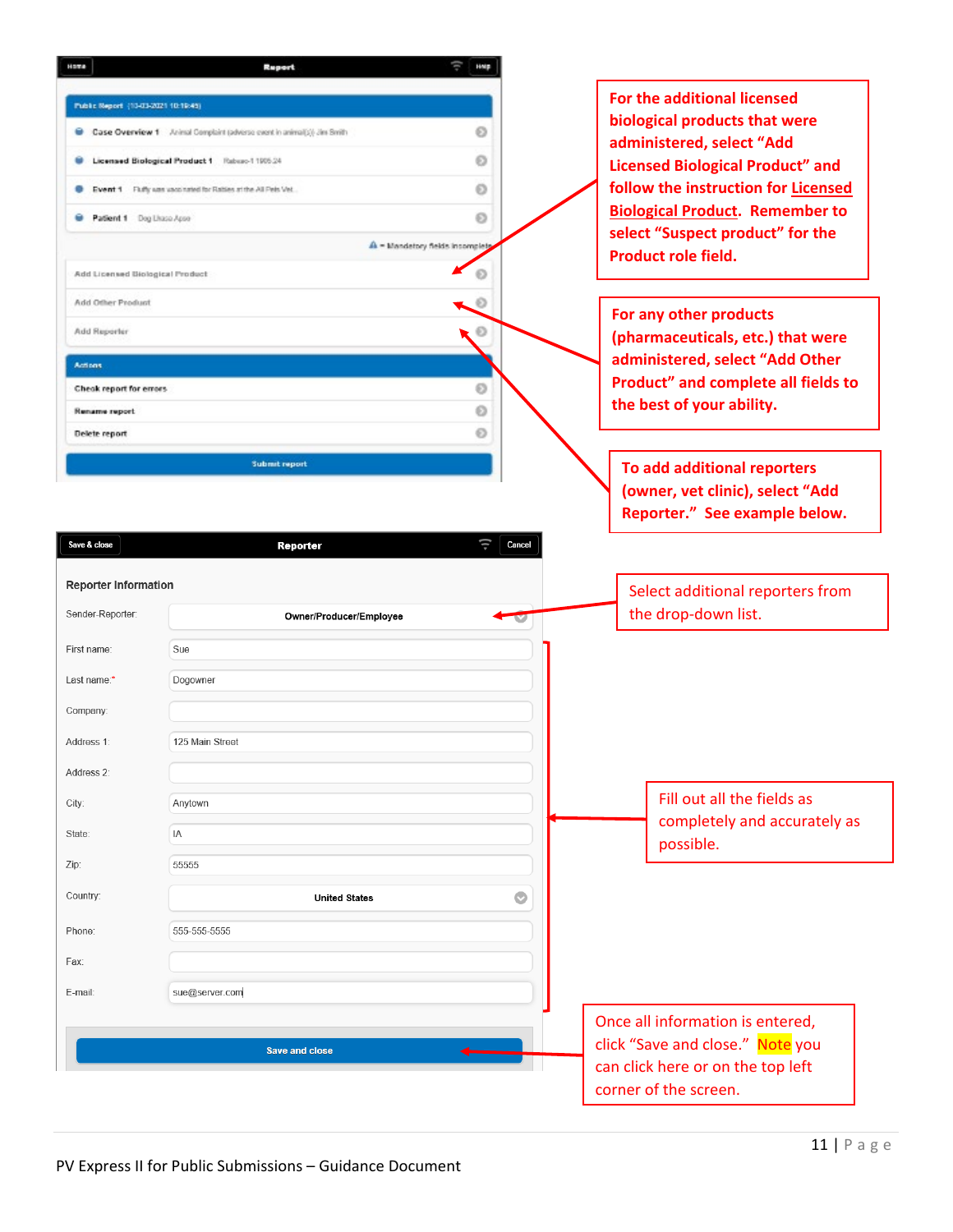**The final step involves checking the report for errors. If an error is found, you will be directed to correct the error and then allowed to submit the report.**

| <b>Actions</b>          |  |
|-------------------------|--|
| Check report for errors |  |
| Rename report           |  |
| Delete report           |  |
| <b>Submit report</b>    |  |

#### **If there are no errors, select continue:**



### **You can rename the report (not necessary).**

| <b>Actions</b>          |                                  |
|-------------------------|----------------------------------|
| Check report for errors | െ                                |
| Rename report           | $\overline{\mathbf{z}}$          |
| Delete report           | Ω                                |
| Submit report           |                                  |
| Rename report           |                                  |
| Enter new name below:   | Enter a new name and then select |
| 2020-23                 | "Rename."                        |
| Rename                  |                                  |
| Cancel                  |                                  |
|                         |                                  |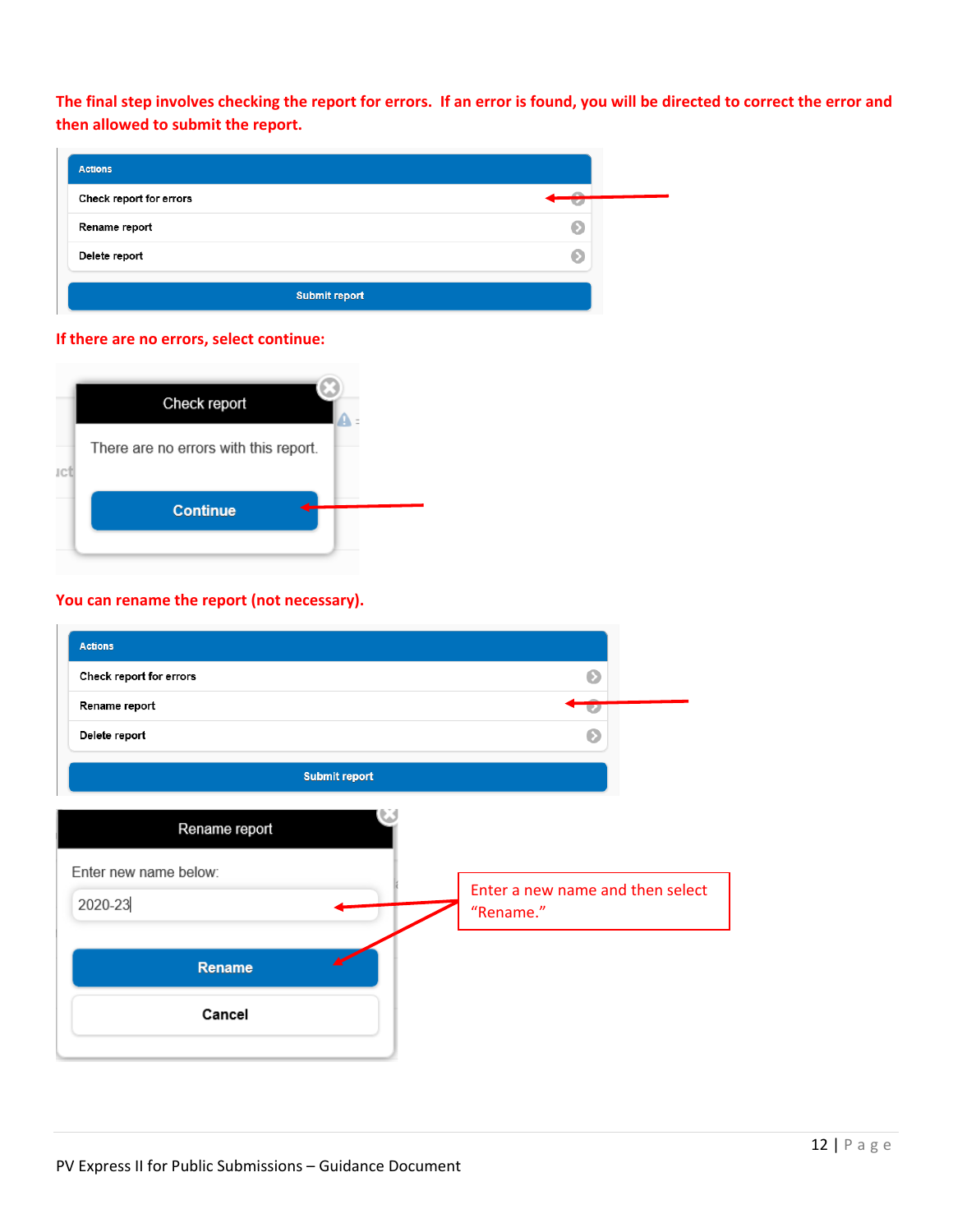## **Select "Submit report."**

| <b>Actions</b>          |  |
|-------------------------|--|
| Check report for errors |  |
| Rename report           |  |
| Delete report           |  |
| <b>Submit report</b>    |  |

| Submit report                                              |
|------------------------------------------------------------|
| Are you sure you wish to submit?<br>This cannot be undone. |
| <b>Submit</b>                                              |
| Cancel                                                     |

## **You will get a "confirmation" screen:**

| Confirmation<br>Home                                                                                                                                                                                                                                                                   |                                                                                                                                           |
|----------------------------------------------------------------------------------------------------------------------------------------------------------------------------------------------------------------------------------------------------------------------------------------|-------------------------------------------------------------------------------------------------------------------------------------------|
| Thank you!                                                                                                                                                                                                                                                                             |                                                                                                                                           |
| Your report has been successfully received and is now stored in our database.                                                                                                                                                                                                          | Note the Report default name is                                                                                                           |
| Report name: Public Report (10-03-2021 10:19:45)                                                                                                                                                                                                                                       | "Public Report" and the Report ID.<br>The Report ID is a useful field for                                                                 |
| Report ID: 1024                                                                                                                                                                                                                                                                        | CVB to find your report.                                                                                                                  |
| Date submitted: 10-03-2021 17:05:31<br>Please make a note of the Report ID listed above, as this may be useful for supplying follow-up information in<br>future. If you wish to view a summary of your submission please click the 'View summary report' button below.<br>View summary | Select View summary.<br>This will allow you to<br>see, save, and print<br>the report. This<br>provides<br>documentation of the<br>report. |
| Attach file(s)                                                                                                                                                                                                                                                                         |                                                                                                                                           |
| Continue                                                                                                                                                                                                                                                                               | Files can be attached<br>to your report, such as<br>veterinarian records,<br>etc., if necessary.                                          |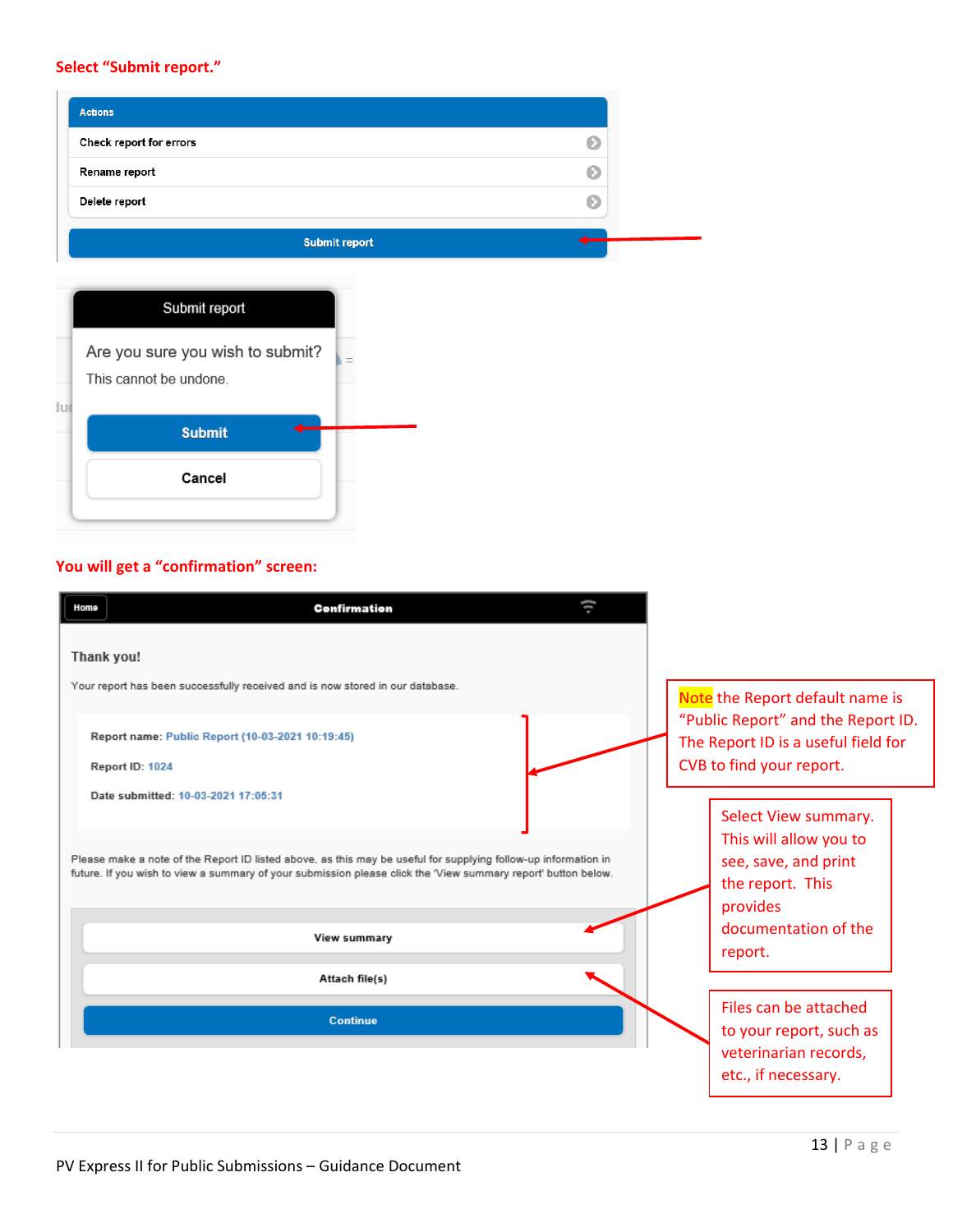